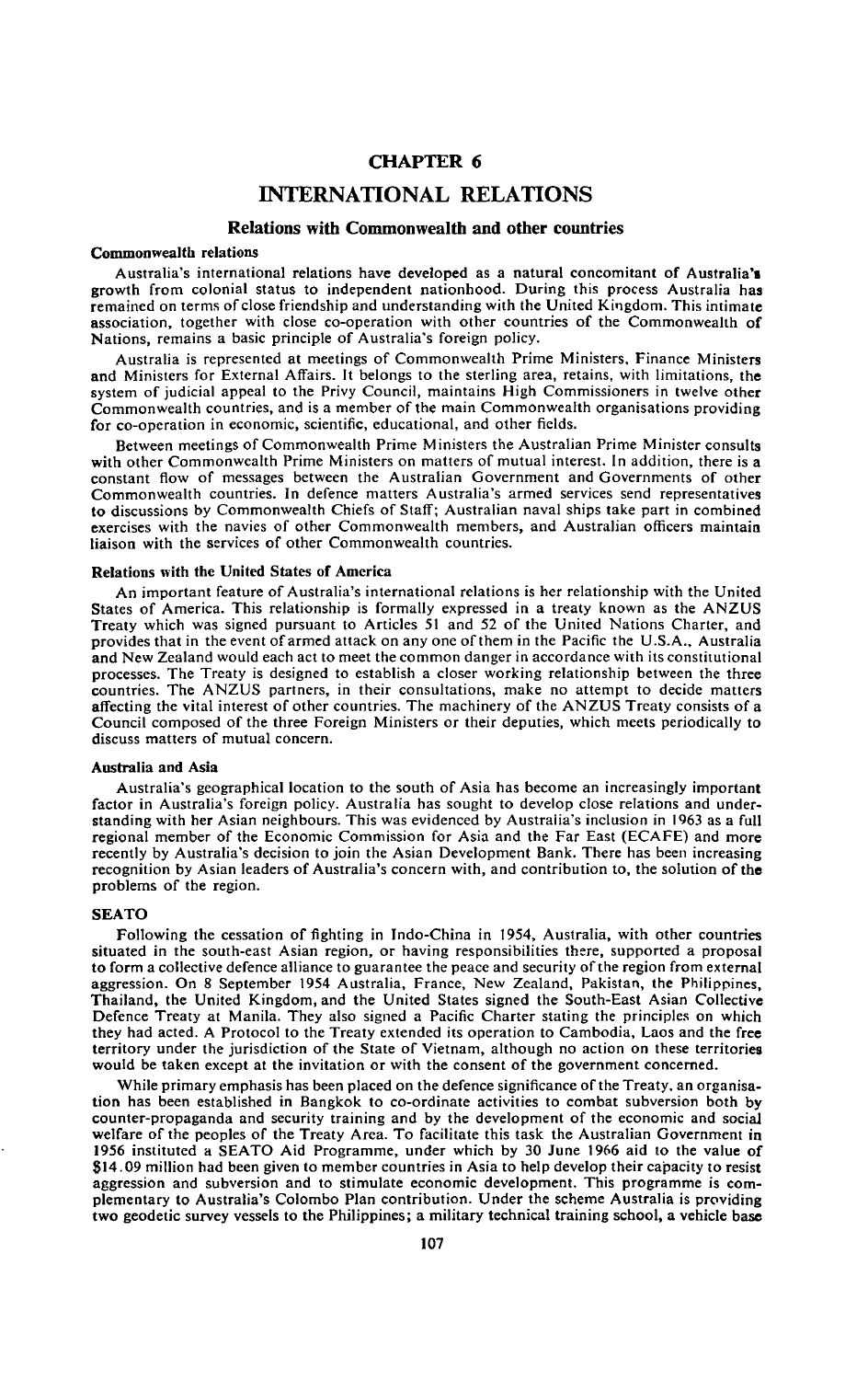repair shop, and two 50 kW radio transmitters to Thailand; telecommunication and technical training equipment to Pakistan; and barbed wire, corrugated iron and blacksmith's tools for a town water supply system for Bien Hoa, two surgical teams, and primary school textbooks for Vietnam. Australia has also provided military training, and technical training in the fields of engineering, telecommunications, naval architecture and dockyard maintenance, security procedures, and surveying for more than 200 trainees from Asian member countries. In addition a number of senior service officers of other member countries have visited Australia to foster understanding and to develop co-operation between the armed forces.

# **The Colombo Plan**

The Colombo Plan originated at a meeting of Commonwealth Foreign Ministers in Colombo in January 1950. The meeting set up a consultative committee to review economic development in south and south-east Asia. The task of this committee was to devise the most effective means of tackling the problems of economic development in the area and of focusing world attention on them.

Membership of the consultative committee is now made up of Australia, Canada, Ceylon, India, New Zealand, Pakistan, the United Kingdom, Malaysia, the United States, Burma, Camdodia, Indonesia, Japan, Laos, Nepal, the Philippines, Thailand, Vietnam, Korea, Bhutan, the Maldive Islands, Afghanistan, Singapore, and Iran.

Australian assistance under the Colombo Plan to 30 June 1966 amounted to \$129,038,000. Of this, \$89,466 000 had been spent on economic development projects and \$39,572,000 had been spent under the Technical Co-operation Scheme. Australia has placed emphasis on the importance of technical assistance in providing a base for economic development. A summary of expenditure, by country and under different heads, is set out in the following table.

| Country               |                      | Economic             | Technical assistance |                |                |         |                                     |
|-----------------------|----------------------|----------------------|----------------------|----------------|----------------|---------|-------------------------------------|
|                       |                      | develop-<br>ment     | Training             | <b>Experts</b> | Equip-<br>ment | Total   | Grand<br>total                      |
| $Country-$            |                      |                      |                      | ٠              |                |         |                                     |
| Afghanistan.          |                      |                      | 46.8                 | 0.1            | . .            | 46.9    | 46.9                                |
| <b>Bhutan</b>         |                      | 284.4                |                      |                | ο,             |         | 284.4                               |
| Brunei.               | $\bullet$            |                      | 77.4                 | 1.0            | . .            | 78.4    | 78.4                                |
| Burma.                | $\ddot{\phantom{a}}$ | 4.000.3              | 1.331.9              | 118.9          | 549.8          | 2,000.6 | 6,000.9                             |
| Cambodia              | $\cdot$              | 2,365.4              | 166.1                | 205.6          | 173.8          | 545.5   | 2.910.9                             |
| Ceylon                | $\bullet$            | 8,416.6              | 898.5                | 393.8          | 317.5          | 1,609.8 | 10,026.4                            |
| India                 | $\bullet$            | 27,732.2             | 1,900.9              | 244.7          | 662.0          | 2,807.6 | 30,539.8                            |
| Indonesia             | $\ddot{\phantom{0}}$ | 8,269.4              | 4,468.5              | 1.058.8        | 514.3          | 6.041.6 | 14,311.0                            |
| Когеа.                | $\bullet$            |                      | 341.0                | 13.7           | 136.7          | 491.4   | 491.4                               |
| Laos                  |                      | 1,283.4              | 235.1                | 73.4           | 390.7          | 699.2   | 1.982.6                             |
| Malaysia—             |                      |                      |                      |                |                |         |                                     |
| Malaya                |                      | 1,072.4              | 3,560.4              | 981.5          | 687.1          | 5,229.0 | 6,301.4                             |
| Sabah                 |                      | 468.0                | 1.308.6              | 244.8          | 248.8          | 1,802.2 | 2.270.2                             |
| Sarawak               | $\bullet$            | 1,572.3              | 1.034.3              | 532.8          | 257.7          | 1,824.8 | 3,397.1                             |
| Nepal.                |                      | 265.1                | 191.1                | 61.3           | 29.6           | 282.0   | 547.1                               |
| Pakistan              | $\ddot{\phantom{a}}$ | 23,835.7             | 1,582.5              | 523.4          | 953.4          | 3,059.3 | 26,895.0                            |
| <b>Philippines</b>    | $\ddot{\phantom{a}}$ | 85.8                 | 1,156.8              | 184.0          | 514.2          | 1.855.0 | 1,940.8                             |
| Singapore             | ٠                    | $\ddot{\phantom{0}}$ | 1.549.3              | 550.6          | 769.0          | 2.868.9 | 2,868.9                             |
| Thailand              | $\bullet$            | 5,872.5              | 1,811.5              | 455.9          | 708.7          | 2,976.1 | 8,848.6                             |
| Vietnam               | ٠                    | 3,314.9              | 1,163.2              | 365.9          | 900.8          | 2,429.9 | 5,744.8                             |
| Maldives              |                      | . .                  | 3.0                  |                |                | 3.0     | 3.0                                 |
| General-              |                      |                      |                      |                |                |         |                                     |
| <b>Mekong Project</b> |                      |                      |                      | 342.2          | 130.0          | 472.2   | 472.2                               |
| Miscellaneous         |                      | 627.7                | . .                  |                | . .            | 2,448.9 | 3,076.6                             |
| <b>Total</b>          |                      | 89,466.1             | 22,826.9             | 6,352.4        |                |         | $7,944.1$ $(a) 39,572.3$ a129,038.4 |

**AUSTRALIA'S EXPENDITURE ON THE COLOMBO PLAN TO 30 JUNE 1966** (\$'000)

**(a) Includes Miscellaneous.**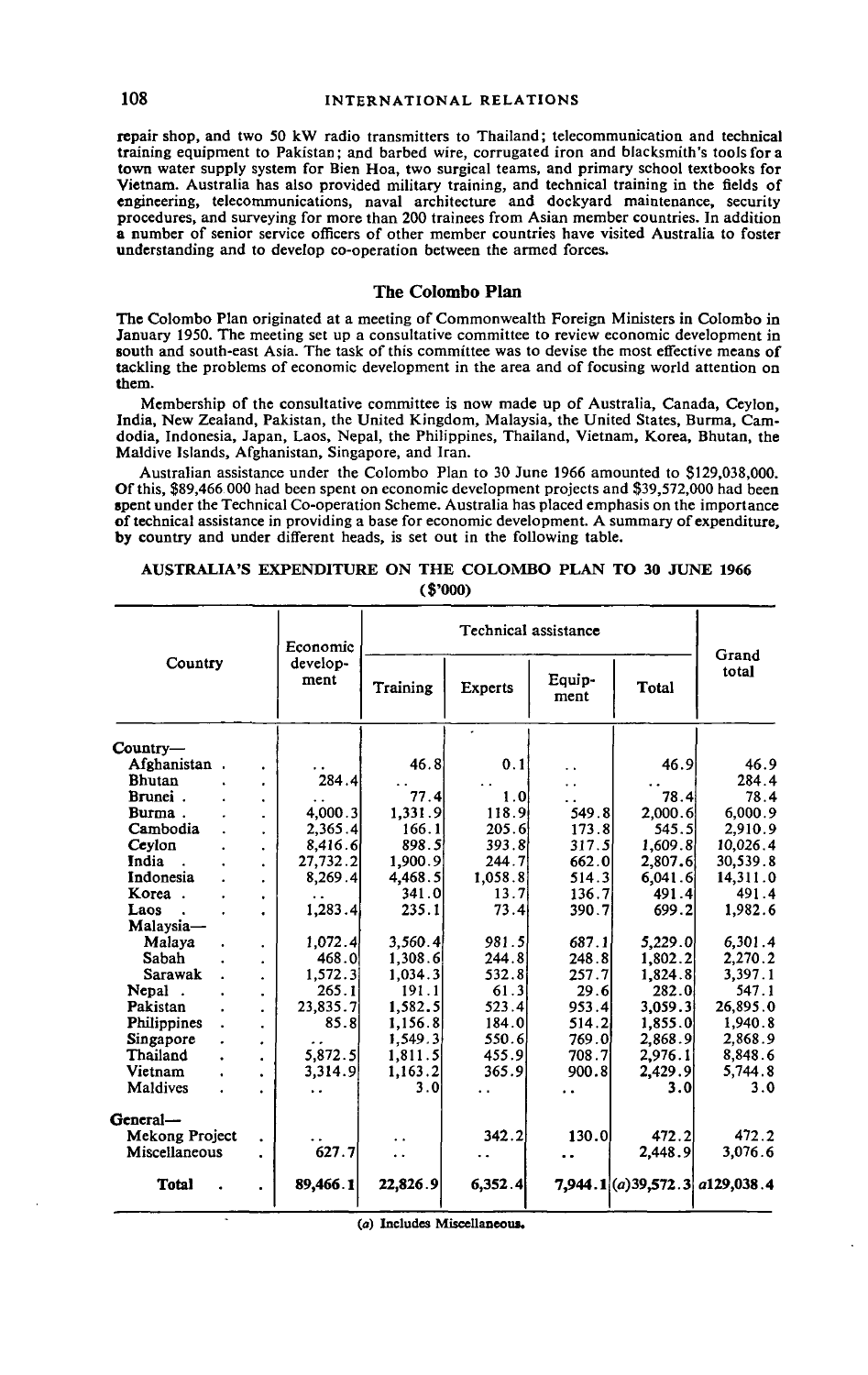#### **Economic development aid**

Most of Australia's contribution under the Colombo Plan has been spent on providing predominantly Australian-made equipment for developmental projects or on gifts of commodities such as wheat, flour, fertiliser, coal, copper, and condensed milk which have been sold in the recipient country to raise counterpart funds for agreed developmental projects.

The projects assisted by Australia cover a wide range, including irrigation and preparation of land for food crops, irrigation and electric power projects, secondary industries, municipal services, road building, transport and communications facilities, broadcasting equipment, and lignite mining.

A Technical Co-operation Scheme has been an integral part of the Colombo Plan since Its inception in 1950. Co-ordination of technical assistance is provided by a Council for Technical Co-operation, which meets regularly in Colombo, served by a Colombo Plan Bureau.

#### **Technical assistance**

Australia had spent a total of \$22,827,000 on training awards under the Colombo Plan up to 30 June 1966. A total of 6,610 awards for training in Australia had been made. The main fields of study include engineering, public administration, education, nursing, science, medicine and health, and agriculture. Substantial numbers have also been trained in such fields as accountancy, arts, economics, food technology, social studies, and industry.

At 30 June 1966 a total of 4,260 awards had been granted under the correspondence scholarship scheme inaugurated by Australia in 1955 Main fields of study are accountancy, engineering, English, and trade courses.

Australia had spent a total of \$6 360,000 on experts and advisers up to 30 June 1966. This involved the services of experts and advisers on 999 assignments. Of these, 63 experts were in the field at 30 June 1966. The majority were in Malaysia and Thailand.

The following table shows the number of training awards and experts provided to Colombo Plan countries by Australia up to 30 June 1966.

| Country       |  |  |   | Training<br>awards | Corre-<br>spondence<br>awards | Expert<br>assign-<br>ments |
|---------------|--|--|---|--------------------|-------------------------------|----------------------------|
| Afghanistan   |  |  |   | 24                 |                               |                            |
| Brunei        |  |  |   | 24                 | 13                            |                            |
| Burma         |  |  |   | 467                | 352                           | 14                         |
| Cambodia      |  |  |   | 46                 |                               | 29                         |
| Ceylon        |  |  | ٠ | 357                | 616                           | 62                         |
| India         |  |  | ٠ | 763                | 299                           | 35                         |
| Indonesia     |  |  |   | 1,042              | 286                           | 62                         |
| K orea        |  |  |   | 135                |                               | 1                          |
| Laos.         |  |  | ٠ | 84                 | . .                           | 10                         |
| Malaysia      |  |  | ٠ | 1,483              | 2,217                         | 198                        |
| Maldives      |  |  |   | 4                  |                               |                            |
| Nepal         |  |  |   | 47                 |                               | 6                          |
| Pakistan      |  |  | ٠ | 481                |                               | 57                         |
| Philippines   |  |  | ٠ | 469                | 72                            | 27                         |
| Singapore     |  |  | ٠ | 395                | 324                           | 101                        |
| Thailand      |  |  | ٠ | 541                | 81                            | 83                         |
| Vietnam       |  |  | ٠ | 248                |                               | 24                         |
| General, etc. |  |  |   |                    |                               | 25                         |
|               |  |  | ۰ |                    |                               |                            |
| Total         |  |  | ٠ | 6,610              | 4,260                         | 735                        |

# **AUSTRALIA: TRAINING AWARDS AND EXPERTS PROVIDED UNDER COLOMBO PLAN TO 30 JUNE 1966**

At 30 June 1966 a total of 412 requests for technical equipment had been or were being met, at a total cost of \$7,944,000. The range of items supplied include text books and Australians reference books for schools, universities and technical training institutions; equipment and tools

 $\cdot$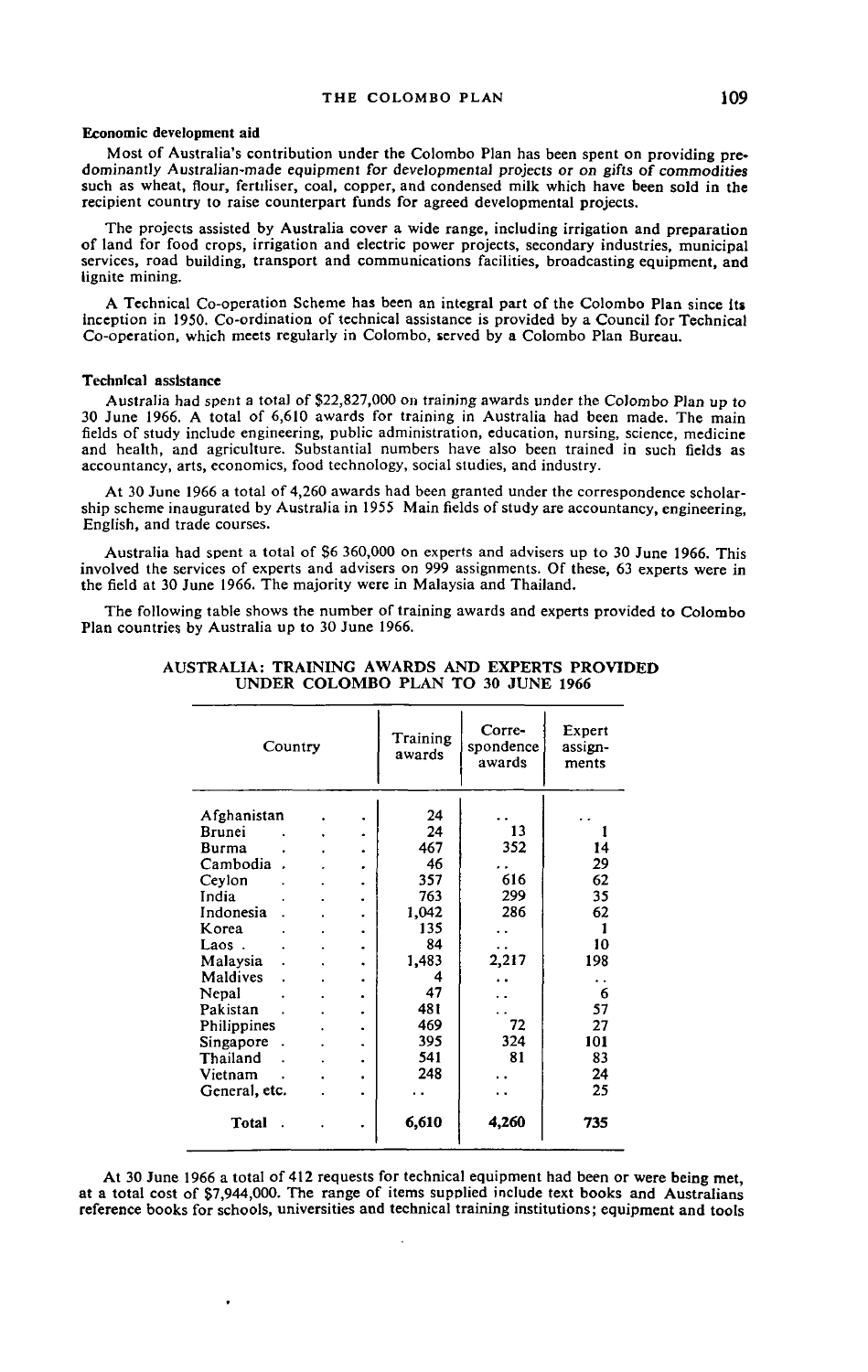for technical education; livestock and equipment for breeding programmes; radio receivers for use in remote areas; film projectors and visual aids for training centres; X-ray equipment for hospitals; and agricultural research equipment.

In addition to training awards, experts and equipment, technical assistance funds have been spent on contributions to the Colombo Plan Bureau, publications, International House, training centres, and the ECAFE Asian Economic Development Institute.

# **Participation in the United Nations**

#### **Australia's contributions to the United Nations**

Australia played an active part in drafting the Charter of the United Nations at the Conference on International Organization in San Francisco in 1945 and has been a consistent supporter of the principles and objectives of the United Nations since its foundation. Australia's influence in the affairs of the United Nations has been exerted primarily through the annual debates in the General Assembly, through membership of the Security Council (1946-47 and 1956-57) and the Economic and Social Council (1948-50, 1953-55 and 1962-64), and through the Trusteeship Council. In virtue of responsibilities for administration of the Trust Territories of Nauru and New Guinea Australia has been a member of the Trusteeship Council since it was established.

In 1950 Australia joined fifteen other member States in answering the Security Council's call to help the Republic of Korea to repel Communist aggression from the north, and members of all three armed services took part in the three years of fighting which followed. Australia has also been directly involved in United Nations activities in many other parts of the world. Australia has contributed its share of the costs, both assessed and voluntary, of all United Nations peacekeeping operations, the largest of which have been the United Nations Emergency Force (UNEF) in the Middle East since 1956, the United Nations Operation in the Congo (ONUC) in 1960-64, and the United Nations Force in Cyprus (UNFICYP) since 1964. In addition .to financial contributions, an element of forty Australian policemen has been made available for service with UNFICYP.

In the economic, social and cultural sphere Australia has contributed to the work of the United Nations through membership of its specialised agencies and of the Economic and Social Council. Australia is a foundation member of one of the four Regional Economic Commissions the Economic Commission for Asia and the Far East, the 4th and 15th Sessions of which were held in Australia. In 1963 Australia became a regional member of ECAFE.

Australia has had varying periods of service as a member of the executive bodies of the principal specialised agencies. As a leading agricultural country, Australia played a large part in the establishment of the Food and Agriculture Organization (FAO). Australia is a member of the Board of Governors of the International Atomic Energy Agency. Australia served as a member of the governing body of the International Labour Organisation either as a Titular Government member or as a Deputy member from 1945 to 1960, and in 1963 was again elected to the Governing Body as a Titular Government member for a further three-year term. Australia has also been a prominent member of the International Civil Aviation Organization since its inception, and in 1962 was re-elected to the Council as one of the nine States of principal civil aviation importance. Australia was a member of the executive board of the United Nations Children's Fund (UNICEF) from 1947 to 1961 and was re-elected in 1966 for a three-year term.

#### **Australia's contributions in international aid**

Australia's contributions towards various forms of international aid through the United Nations and other international organisations to June 1966 amounted to about \$160,000,000. This is additional to the funds provided for the Colombo Plan and the cash grant for the development of Papua and New Guinea in 1965-66.

The Australian Government contributed \$7,527,000 to the United Nations Expanded Programme of Technical Assistance (EPTA) from the inception of the Programme in 1950 to December 1965. This was spent on the provision of experts, training, supplies, and equipment, and supplemented Australian aid under the Technical Co-operation Scheme of the Colombo Plan. Australia also contributed \$1,500,000 to the Special Fund to December 1965. EPTA and the Special Fund were merged on 1 January 1966 into the United Nations Development Programme (UNDP) and Australia's contribution to the Programme to 30 June 1966 was \$585,000.

Australian experts sent abroad under the United Nations aid programmes up to 31 December 1966 totalled 558. A total of 686 United Nations trainees had come to Australia up to 31 December 1966.

Other contributions by Australia (to June 1966) have included \$45,044,000 to the United Nations Relief and Rehabilitation Administration (UNRRA); \$6,594,000 to the International Refugee Organization: S3 660 000 to Post-UNRRA Relief: S13 576 000 for food and medical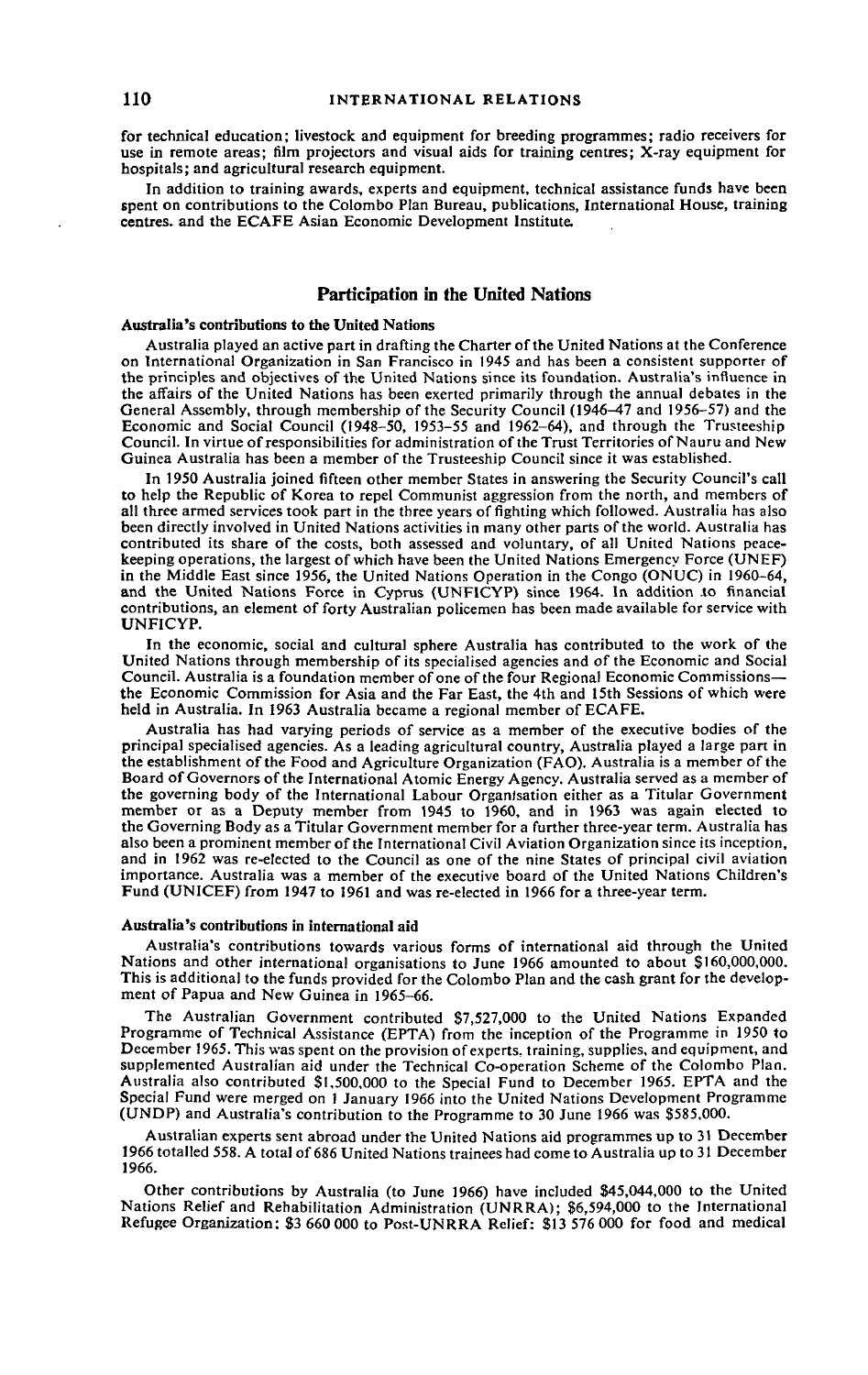supplies to the United Nations Children's Fund (UNICEF), which has been helping the underprivileged children of the world since its establishment in 1946; \$3,598,000 of essential supplies to the United Nations Korean Reconstruction Agency; \$3,140,000 of supplies to the United Nations Relief and Works Agency for Palestine refugees; \$1,308,000 for the programmes for the United Nations High Commissioner for Refugees; and \$96,000 for the WHO Malaria Eradication Special Account.

Australia has also contributed \$530,000 to the Intergovernmental Committee for European Migration's programme for providing transportation from Hong Kong to countries of resettlement for refugees of European origin coming out of mainland China.

In addition, Australia has made significant contributions to the development funds of international financial institutions; to June 1966 these amounted to \$47,590,000 to the International Bank for Reconstruction and Development, \$1,996,000 to the International Finance Corporation, and \$14,774,000 to the International Development Association.

In 1962 Australia supported the establishment of the UN/FAO World Food Programme and contributed \$1,187,000 in cash and kind for the three years of the Programme.

## **Diplomatic representation**

The Department of External Affairs is responsible for advising the Minister for External Affairs and the Australian Government on the conduct of foreign affairs and relations with foreign Governments. Its officers staff the Australian diplomatic service and the consular and administrative service.

### **Australian missions overseas**

In December 1966 Australia maintained the following diplomatic and consular missions abroad.

### **AUSTRALIAN MISSIONS OVERSEAS**

## Embassies (30)

*Argentina*—Calle Rivadavia 1829, Piso 5, Buenos Aires. *Austria*—Concordia-platz 2/3, Vienna 1. *Belgium*—4, boulevard Brand Whitlock, Woluwe-St-Pierre, Brussels-4. *Brazil*—Caixa Postal 251-ZC-OO, Rio de Janeiro. *Burma*—88 Strand Road, Rangoon. *Cambodia*—94 Moha Vithei Preah Bat Norodom, Phnom Penh. *China*—C/o The Grand Hotel, Taipei. *Ethiopa\**—C/o Australian High Commission, Nairobi, Kenya. *France*—13 Rue Les Cases, Paris 7E. *Germany, Federal Republic of\*—Kolner Strasse 157, Bad Godesburg, Bonn. *Greece*—8 Makedonon Street, Athens. *Indonesia*—Djalan Tharin, Gambin, Djakarta. *Ireland*—33 Fitzwilliam Square, Dublin. *Israel*—145 Hayarkon Street, Tel Aviv. *Italy*—Via Sallustiana 26, Rome. *Japan*—9 Mita Tsuna-machi, Shiba, Minato-ku, Tokyo. *Korea*—32-10 Songwoldong, Sudae Moon-Ku, Seoul. *Laos*—Quartier Phone Xay, Boite Postale No. 292, Vientiane. *Mexico—* Paseo de la Reforma 195, 5° Piso, Mexico 5D.F. Mexico City. *Nepali*—C/o Australian High Commission, New Delhi, India. *The Netherlands*—Lange Voorhout 18, The Hague. *The Philippines—*L & S Building, 1414 Boxas Street, Manila. *South Africa*—Standard Bank Building, Church Square, Pretoria. *Sweden*—Sergelstorg 12. Stockholm 40. *Thailand*—323 Silom Road, Bangkok. *Union of Soviet Socialist Republics*—13 Kropotkinsky Pereulok, Moscow. *United Arab Republic—*1097 Corniche el Nil, Garden City, Cairo. *United States of America*—1700 Massachusetts Avenue, Washington, D.C. *Vietnam*—Caravelle Building, Place Lam Son, Saigon. *Yugoslavia—*Hotel Majestic, 28 Rue Obilicev Venae, Belgrade.

<sup>\*</sup> The Australian High Commissioner in Kenya is concurrently Ambassador to Ethiopia. † The Australian High Commissioner in Kenya is concurrently Ambassador is also head of the Australian Military Mission in Berlin.  $\ddagger$  Th Commissioner in India is concurrently Ambassador to Nepal.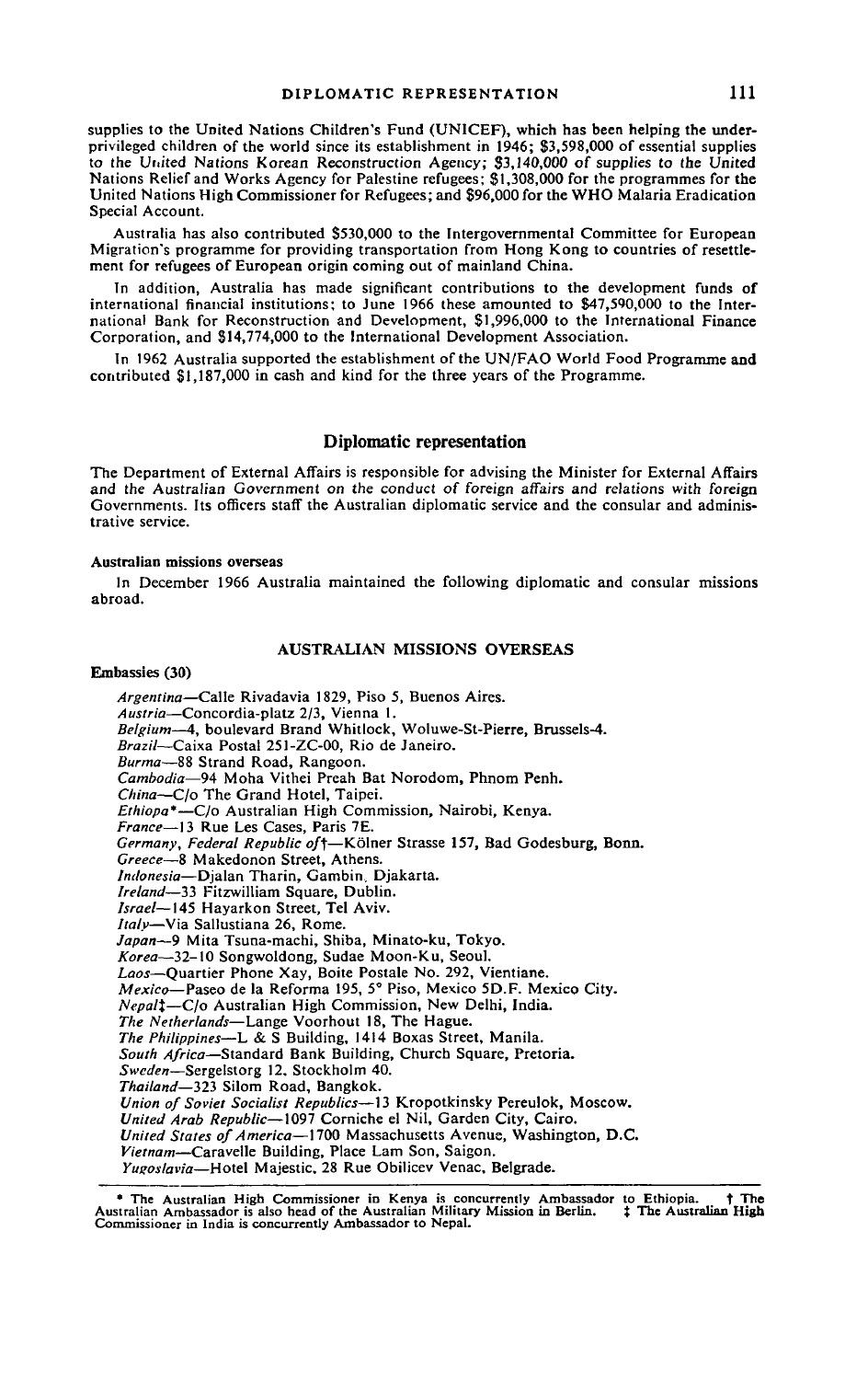### **High** Commissions (14)

*Britain\*—*Australia House, The Strand, London, W.C.2. *Canada*—Royal Bank Chambers, 90 Sparks Street, Ottawa, 4, Ontario. *Ceylon*—3 Cambridge Place, Colombo, 7. Ghana—6/26 Milne Avenue, Accra.<br>*India†* —No. 1/50-G Shantipath, Chanakyapuri, New Delhi. *Kenya*—Jeevan Bharati Bldg, Harambee Ave, Nairobi. *Malaysia*—44 Jalan Ampang Kuala Lumpur. *Malta*—Airways House, Gaiety Lane, Cnr High Street Sliema, Valletta. *New Zealand*—I.C.I. House, Molesworth Street, Wellington Ml. *Nigeria*—Investment House, 21-25 Broad Street, Lagos. *Pakistan*—United Bank Bldg, 54 Haider Road. Rawalpindi. *Singapore*—MacDonald House, Orchard Road, Singapore 9. *Tanzania*—Bank House, Independence Avenue, Dar es Salaam. *Uganda^*—Jeevan Bharati Bldg, Harambee Ave, Nairobi.

# Other (14)

Military Mission in Berlin§—Olympia Stadium, Charlottenburg 9, Berlin.

### Mission to—

*European Economic Community*—4, boulevard Brand Whitlock, Woluwe-St-Pierre, Brussels-4.

*United Nations (New York)—750* Third Avenue, New York 17, New York. *United Nations (Geneva)*—56-58 rue de Moillebeau, Petit Saconnex, 1211, Geneva 19.

Consulate-General in-

*Spain*—Calle General Sanjurjo 44, Madrid 3.

*Switzerland*—56-58 rue de Moillebeau, Petit Saconnex, 1211, Geneva 19. *New York*—International Building, 636 Fifth Avenue, New York 20, New York. *San Francisco*—350 Post Street, Union Square, San Francisco, California.

#### Consulate in—

*Denmark*—Norrevold 68, Copenhagen. *Germany, Federal Republic of—2* Hamburg 39, Neuerwall 39, Hamburg. *New Caledonia*—45 Tee Rue de Verdun, Noumea. *Portuguese Timor*—Dili. *South Africa*—1001 Colonial Mutual Building, 106 Adderly Street, Cape Town.

#### Commission in—

*Fiji—* C.M.L.A. Building, 3 Central Street, Suva.

The Department of External Affairs is responsible for the control and administration of all the diplomatic and consular missions listed above with the exception of the High Commission, London, which is the responsibility of the Prime Minister's Department.

Specialist officers of the Trade Commissioner Service, other Commonwealth Government Departments and the Defence Services stationed abroad are attached to Australian diplomatic or consular missions. Senior attached officers are in some cases accredited to the missions with diplomatic or consular ranks approved by the Minister for External Affairs. In addition, the Department of Trade and Industry maintains Trade Commissioner posts which engage in trade promotion in a number of cities where Australia does not have diplomatic or consular representation (for complete list of Trade Commissioner posts, *see* page 114).

The Deoartment of Immigration similarly maintains offices overseas which engage in recruitment of migrants. A complete list of these offices is given on page 115.

#### Diplomatic representatives in Australia

There are thirty-four non-Commonwealth and ten Commonwealth countries represented by diplomatic missions in Australia.

The following list shows the addresses of the overseas representatives in Australia. Full details of Commonwealth and foreign representation in Australia may be obtained from publications issued by the Department of External Affairs, Canberra. Consular representatives are not included. Particulars of these are contained in a publication *Consular Representatives and Trade Commissioners in Australia,* issued by the Department of External Affairs, Canberra. There are more than 180 such representatives in Australia, and fifty-three countries are represented.

Administered by Prime Minister's Department. † The Australian High Commissioner in India is<br>Concurrently Ambassador to Nepal. • ‡ The Australian High Commissioner in Kenya is concurrently High<br>Commissioner to Uganda. § The Military Mission in Berlin.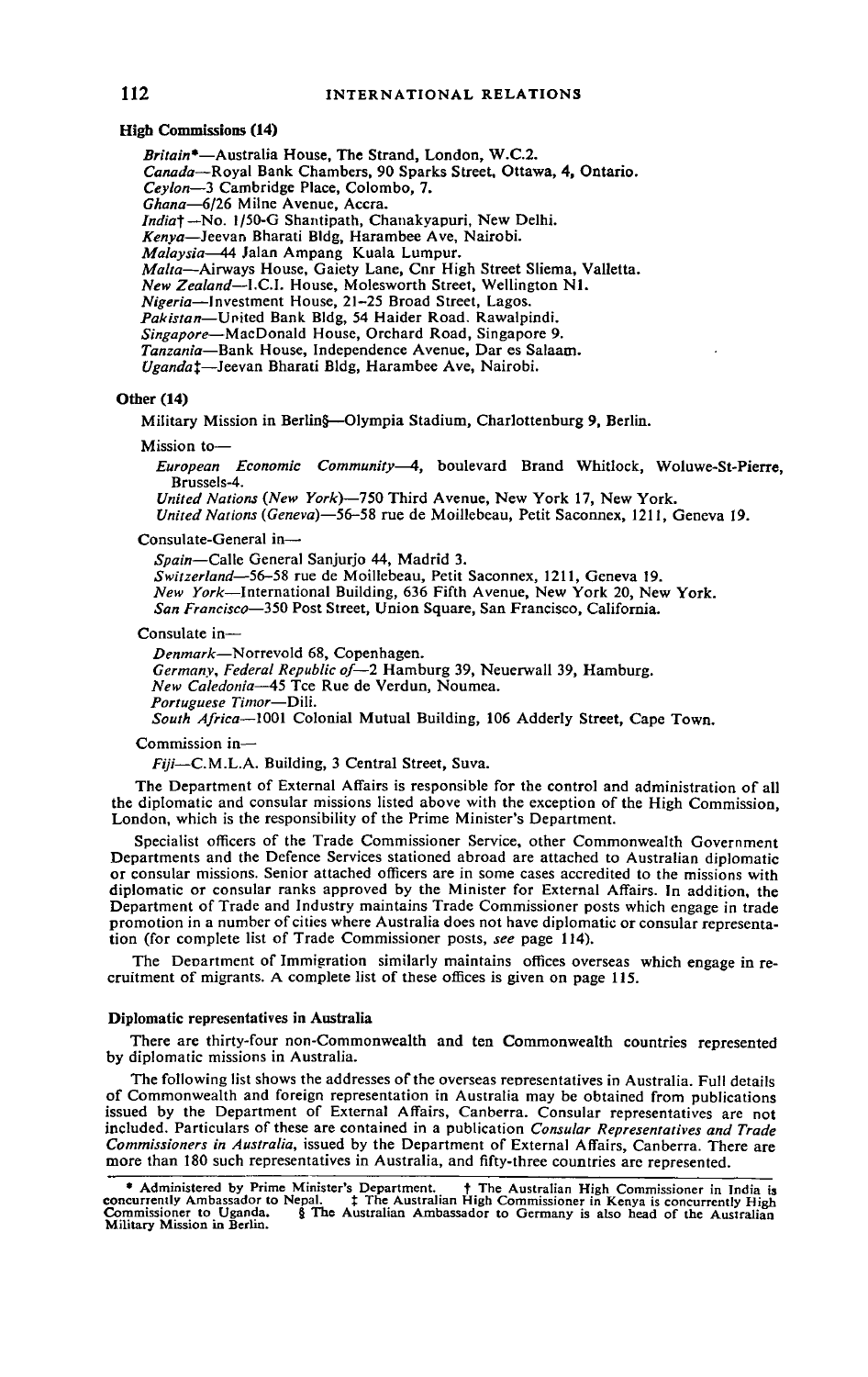# **DIPLOMATIC REPRESENTATIVES IN AUSTRALIA**

### **Embassies (30)**

*Argentina*—5a Arkana Street, Yarralumla, Canberra, A.C.T. *Austria*—Ainslie Building, 39 Ainslie Avenue, Civic Centre, Canberra, A.C.T. *Belgium*—19 Arkana Street, Yarralumla, Canberra, A.C.T. *Brazil—55* Mugga Way, Red Hill, Canberra, A.C.T. *Burma—*85 Mugga Way, Red Hill, Canberra, A.C.T. *Cambodia*—5 Canterbury Crescent, Deakin, Canberra, A.C.T. *China*—70 Empire Circuit. Forrest, Canberra, A.C.T. *France*—6 Darwin Avenue, Acton, Canberra, A.C.T. *Germany, Federal Republic of—* Empire Circuit, Yarralumla, Canberra, A.C.T. *Greece*—22 Arthur Circle, Forrest, Canberra, A.C.T. *Indonesia*—4 Hotham Crescent, Deakin, Canberra, A.C.T. *Ireland*—Ainslie Building, 39 Ainslie Avenue, Civic Centre, Canberra, A.C.T. *Israel*—Turrana Street, Yarralumla, Canberra, A.C.T. *Italy—Tl* State Circle, Deakin, Canberra, A.C.T. *Japan*—3 Tennyson Crescent, Forrest, Canberra, A.C.T. *Korea*—42 Mugga Way, Red Hill, Canberra, A.C.T. Laos-71 National Circuit, Forrest, Canberra, A.C. *Mexico*—40 Mugga Way, Red Hill, Canberra, A.C.T. *Nepal\**—11-7, 4 chome, Minami-Azabu, Minato-ku, Tokyo. Japan. *The Netherlands*—120 Empire Circuit, Yarralumla, Canberra, A.C.T. *The Philippines*—1 Moonah Place, Yarralumla Canberra, A.C.T. *Portugal*—22 Bougainville Street, Manuka, Canberra, A.C.T. *South Africa—*3 Zeehan Street, Red Hill, Canberra, A.C.T. *Sweden*—Turrana Street, Yarralumla, Canberra, A.C.T. *Switzerland*—37 Stonehaven Crescent, Deakin, Canberra, A.C.T. *Thailand—9* Daly Street, Deakin, Canberra, A.C.T. *Union of Soviet Socialist Republics*—78 Canberra Avenue, Griffith, Canberra, A.C.T. *United Arab Republic*—38 Empire Circuit, Forrest, Canberra, A.C.T. *United States of America*—State Circle, Yarralumla, Canberra, A.C.T. *Vietnam*—39 National Circuit, Forrest, Canberra, A.C.T.

### **High Commissioners (10)**

*Britain*—Commonwealth Avenue, Canberra, A.C.T. *Canada*—Commonwealth Avenue, Canberra, A.C.T. *Ceylon*—35 Empire Circuit. Forrest, Canberra A.C.T. *Ghana*—35 Endeavour Street, Red Hill, Canberra, A.C.T. *India—*63 Mugga Way, Red Hill, Canberra, A.C.T. *Malaysia*—71 State Circle, Yarralumla, Canberra, A.C.T. *Malta—*261 La Perouse Street, Red Hill, Canberra, A.C.T. *New Zealand*—M.L.C. Building, London Circuit, Civic Centre, Canberra, A.C.T. *Pakistan*—59 Franklin Street, Forrest, Canberra, A.C.T. *Singapore*—81 Mugga Way, Red Hill, Canberra, A.C.T.

# **Legations (4)**

*Denmark—*115 Pitt Street, Sydney, N.S.W. *Finland—*537 New South Head Road, Double Bay, Sydney, N.S.W. Peru-17 Canterbury Crescent, Deakin, Canberra, A.C.T. *Uruguay—15* Flinders Way, Red Hill, Canberra, A.C.T.

### **Agents-General for States**

From early times the Australian colonies maintained agents' in London to encourage immigration and to carry out commercial and financial negotiations. Since federation the States have continued to maintain Agents-General in London, all of whom work in close co-operation with the High Commissioner for Australia at Australia House, The Strand, London. The addresses of the Agents-Genera! are as follows: New South Wales—56-57 The Strand, London, W.C.2; Victoria—Victoria House, Melbourne Place, The Strand, London, W.C.2; Queensland—Marble Hall, 409-10 The Strand, London, W.C.2; South Australia—South Australia House, 50 The Strand, London, W.C.2; Western Australia—Western Australia House, 115 The Strand, London, W.C.2;Tasmania—457 The Strand, Charing Cross, London, W.C.2.

**<sup>•</sup> The Nepalese Ambassador to Japan is concurrently Ambassador to Australia and to New Zealand.**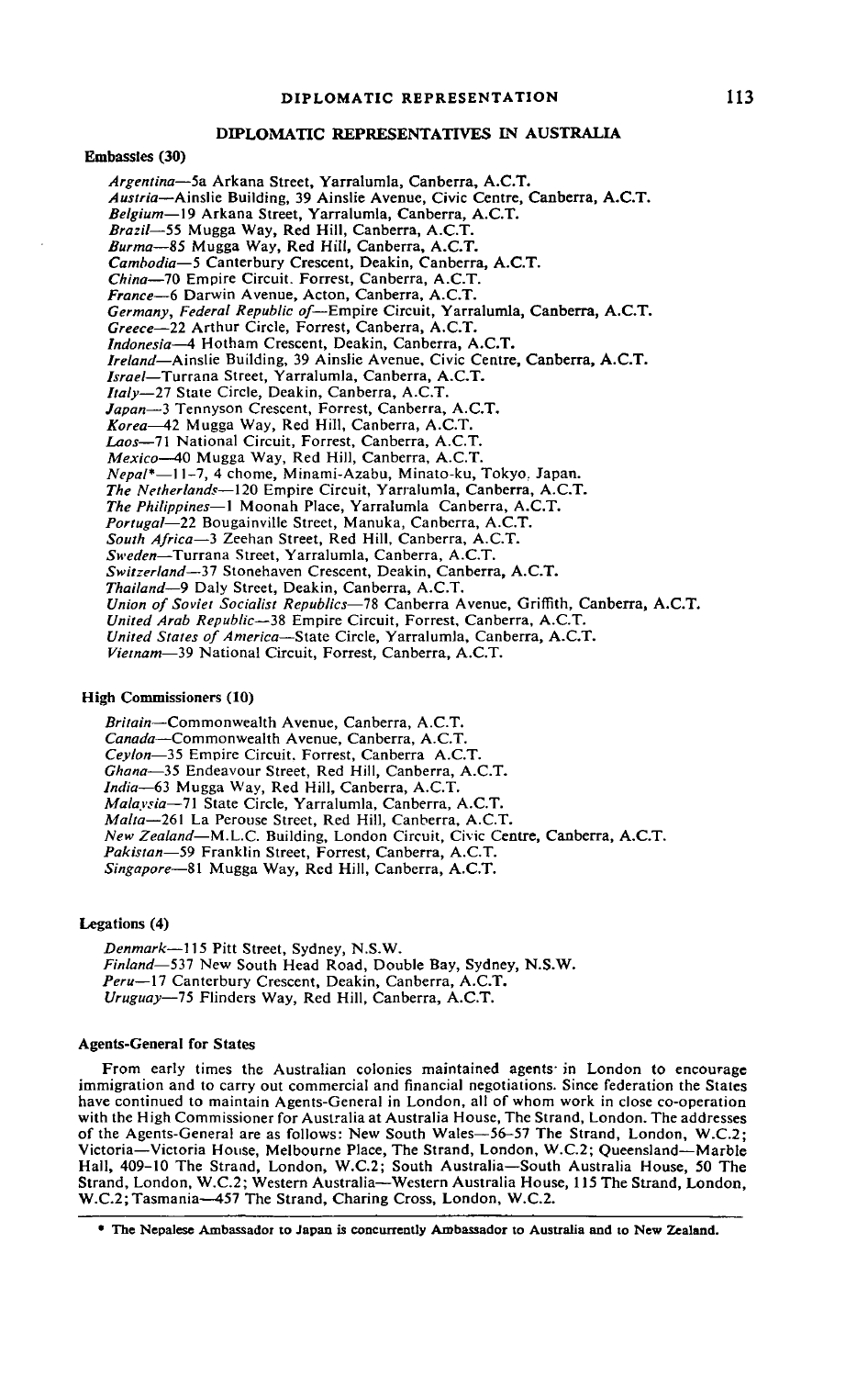#### **Overseas trade representation**

#### **The Australian Trade Commissioner Service**

The Department of Trade maintains Trade Commissioners in thirty-two countries. The first permanent Trade Commissioner Post was set up in Canada in 1929. Before that Australia's only official trade representatives abroad were in the High Commission Office in London and at the Office of the Commissioner-General for Australia in New York. By late 1966 Trade Commissioners were established at the following posts: United States of America—New York, Washington, Los Angeles, and San Francisco; Canada—Vancouver, Ottawa and Montreal; West Indies—Trinidad; Britain and Europe—London, The Hague, Vienna, Athens, Paris, Bonn, Hamburg, Geneva, Stockholm, and Rome; Persian Gulf—Bahrain; Africa—Lagos, Nairobi, Johannesburg, and Cairo; Lebanon—Beirut; India—New Delhi, Bombay and Calcutta; Ceylon—Colombo; South-east Asia—Singapore, Djakarta, Kuala Lumpur, Bangkok, and Hong Kong; Japan— Tokyo, Osaka; New Zealand—Wellington, Christchurch and Auckland: Philippines—Manila; Pakistan—Karachi; South America—Buenos Aires and Lima. Twenty-eight editions of the Department of Trade's promotion periodical *Austral News* now circulate in over 100 countries in four languages. *(See also* Australian Trade Missions in the chapter Overseas Transactions.)

The addresses of Australian Trade Commissioner Posts overseas are shown in the following list.

## **Trade Commissioner Service of the Commonwealth of Australia**

- *Argentina*—Australian Embassy, Seccion Comercial, Calle Rivadavia 1823-1° Piso-Dto.'A', Buenos Aires.
- *Austria*—Australian Embassy, Concordia-platz 2/3, Vienna 1.

*Bahrain*—Almoayyed Building, Government Road, Bahrain.

*Britain*—Australia House, The Strand, London, W.C.2.

*Canada—*1155 Dorchester Boulevard West, Montreal 2, P.Q.; Suite 608, Burrard Building, 1030 W. Georgia Street, Vancouver 5, B.C.; Australian High Commission, Royal Bank Chambers, 90 Sparks Street, Ottawa 4, Ontario.

*Ceylon*—Australian High Commission, 3 Cambridge Place, Colombo 7.

*France*—2nd Floor, 26 Rue de la Pepiniere, Paris, 8E.

*Germany, Federal Republic of*—Australian Embassy, Kolnerstrasse 157, Bad Godesburg, Bonn; 2000 Hamburg 11, Postfach 2168.

*Greece*—Australian Embassy, 8 Makedonon Street, Athens.

*Hong Kong*—Union House, Chater Road. Hong Kong.

*India*—Mercantile Bank Building, 52 Mahatma Gandhi Road, Bombay 1; 2 Fairlie Place, Calcutta 1; l/50o Shantipath Chanakyapuri, New Delhi.

*Indonesia*—C/o Australian Embassy, Djalan Thamrin, Djakarta.

*Italy*—Australian Embassy, Via Sallustiana 26, Rome.

*Japan*—9 Mita Tsuna-Machi, Shiba, Minato-ku, Tokyo; Asahi Seimei Building, 4th Floor, 50, 5 chome, Koraibashi-suji, Higashi-ku, Osaka.

*Kenya*—Silopark House, Queensway, Nairobi.

*Lebanon*—5th Floor, L'Union de Paris Building, Rue Maamari, Beirut.

*Malaysia*—44 Ampang Road, Kuala Lumpur.

*The Netherlands*—143 Koninginnegracht, The Hague. *New Zealand*—ANZ Bank Building, Cnr Queen and Victoria Streets, Auckland C.I; Phoenix Building, 89-91 Worcester Street, Christchurch; Australian High Commission, Fourth Floor, I.C.I. House, Molesworth Street, Wellington.

*Nigeria*—Australian High Commission, Investment House, 21-25 Broad Street, Lagos.

*Pacific Islands*—c/o Department of Trade and Industry, A.N.Z. Bank Building, cnr Pitt and Hunter Streets, Sydney, N.S.W.

*Pakistan*—Australian High Commission, 9 Kutchery Road, Karachi 4.

*Peru*—Monterosa Buildings, Jiron Arica 837, Lima.

*The Philippines*—Australian Embassy, L & S Building, 1414 Roxas Street, Manila.

*Singapore—*Australian High Commission, MacDonald House, Orchard Road, Singapore, 9.

*South Africa*—10th Floor, Europa House, 32 Plein Street, Johannesburg.

*Sweden*—Australian Embassy, Sergelstorg 12, Stockholm 40.

*Swit:erland*—Australian Consulate-General, 56-58 Rue De Moillebeau, Petit Saconnex 1211, Geneva 19.

*Thai/and*—Australian Embassy. 40 Chartered Bank Lane, Bangkok.

*Trinidad*—Colonial Building, 72 South Quay, Port-of-Spain, Trinidad.

*United Arab Republic*—Australian Embassy, 1097 Corniche el Nil, Garden City, Cairo.

*United States of America*—Paramount Buildings, 1735 Eye Street, N.W. Washington,

D.C.; Australian Consulate-General, International Building, 636 Fifth Avenue, New York 20, New York; Australian Consulate-General, 350 Post Street, Union Square, San Francisco, California; 3600 Wilshire Boulevard, Los Angeles 5, California.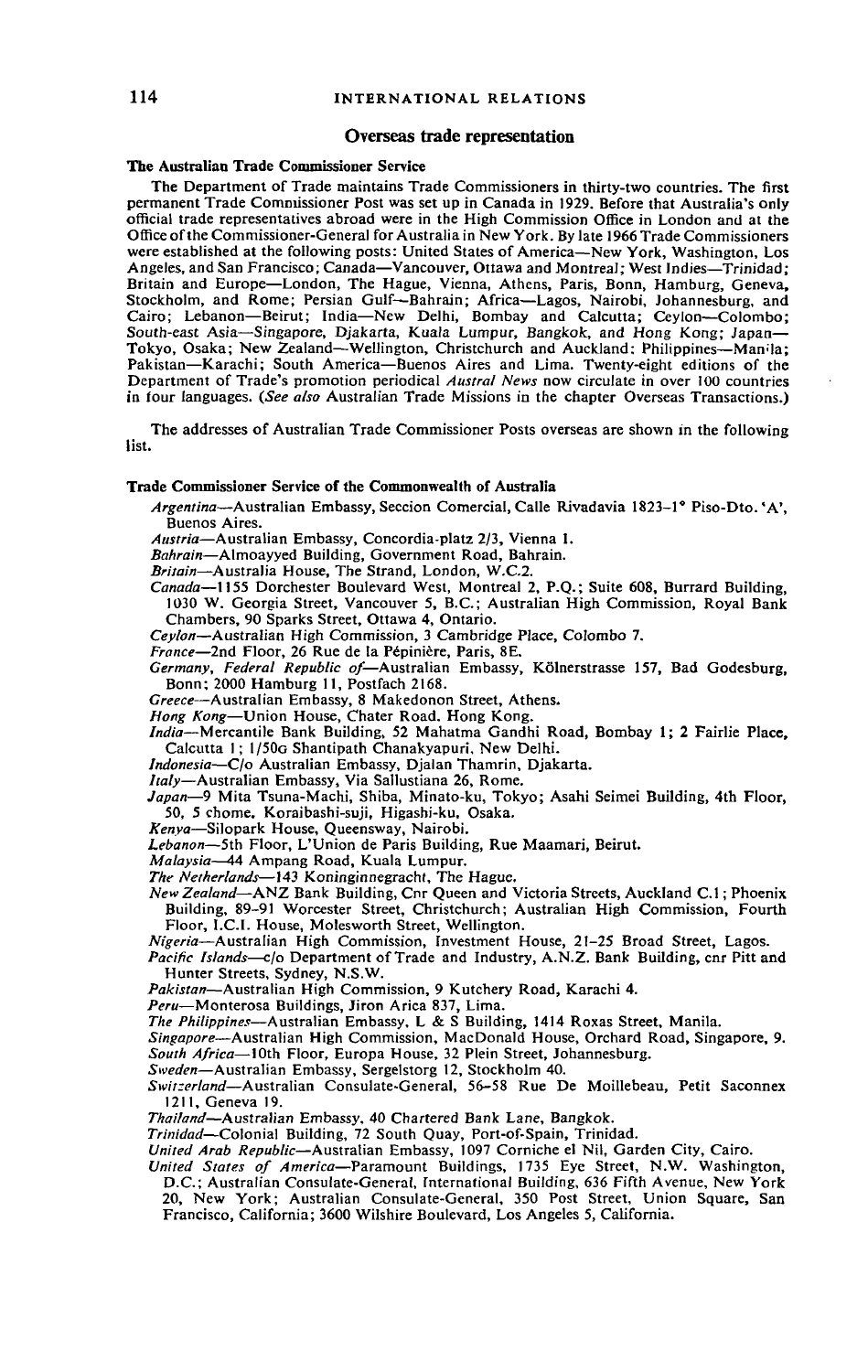#### **Australian Trade Correspondents and Marketing Officers**

Australian Trade Correspondents and Marketing Officers have no official status but supplement the work of the Trade Commissioner Service. Correspondents are located in Suva, Fiji; Valletta, Malta; Port Louis, Mauritius; Tel Aviv, Israel; and Istanbul, Turkey. Marketing Officers are located in Rangoon, Burma and Madrid, Spain.

### **Trade Commissioners of overseas governments in Australia**

*Britain*—Senior British Trade Commissioner—Commonwealth Avenue, Canberra, A.C.T.

British Trade Commissioners—London Assurance House, 16-20 Bridge Street, Sydney, N.S.W.; 330 Collins Street, Melbourne, Vic.; M.L.C. Building, cnr Adelaide and Edward Streets, Brisbane, Qld; F.C.A. Building, Franklin Street, Adelaide, S.A.; Prudential Building, 189 St George's Terrace, Perth, W.A.

Office of the Hong Kong Government Trade Representative—Kembla Building, Margaret Street, Sydney, N.S.W.

Office of the Fiji Government Representative—38 Martin Place, Sydney, N.S.W.

*Canada*—Canadian Trade Commissioners—A.M.P. Building, Circular Quay, Sydney, N.S.W.; 2 City Road, South Melbourne, Vic.

*Ceylon—*Ceylon Trade Commissioner—The Wales House, 66 Pitt Street, Sydney, N.S.W. *China—*Telford House, 300 George Street, Sydney, N.S.W.

*India—*Indian Trade Commissioner—Caltex House, 167-187 Kent Street, Sydney, N.S.W.

*Malaysia*—Malaysian Trade Commissioner—71 State Circle, Yarralumla, A.C.T.

*New Zealand*—Senior New Zealand Trade Commissioner—280-288 George Street, Sydney, N.S.W.

New Zealand Government Trade Commissioner—330 Collins Street, Melbourne, Vic. *Pakistan—*Bligh House, 4-6 Bligh Street, Sydney, N.S.W.

*South Africa*—South African Trade Commissioner—622 St Kilda Road, Melbourne, Vic.

# **Commonwealth Migration Offices overseas**

The Department of Immigration has established offices overseas to handle migration matters and in some countries regional offices are provided. Inquiries and applications may also be made at any Australian diplomatic, consular or trade post overseas. Special facilities for migration business are available as follows.

*Austria*—Australian Embassy, Migration Office, Teinfaltstrasse 1, Vienna.

- *Belgium*—Australian Embassy, Migration Office, 4, boulevard Brand Whitlock, Woluwe-St-Pierre, Brussels-4.
- *Britain*—'Canberra House', Migration Office, 10-16 Maltravers Street, The Strand, London, W.C.2.

*Denmark*—Australian Consulate, Norrevold 68, Copenhagen.

*Fiji*—Australian Commission, C.M.L.A. Building, 3 Central Street, Suva.

*France*—Australian Embassy, Migration Office, 28 Rue de la P6piniere, Paris.

Germany, Federal Republic of-Australian Embassy, Migration Office, Victoria Haus, Hohenzollernring 103, Cologne.

*Greece*—Australian Embassy, Migration Office, 8 Makedonon Street, Athens.

*Hong Kong*—Australian Government Trade Commission, Union House, Chater Road, Hong Kong.

*Italy*—Australian Embassy, Migration Office, Via Magenta 5, Rome.

*Kenya*—Australian High Commission, Silopark House, Queensway, Nairobi.

*Lebanon*—Australian Migration Office, Al Ghanem Building, 211 Madame Curie Street, Sana'eh, Beirut.

*Malta*—Australian Migration Office, Airways House, Gaiety Lane, Cnr High Street, Sliema, Valletta, Malta.

*The Netherlands*—Australian Embassy, Migration Office, 1 Javastraat, The Hague.

*Spain*—Australian Consulate-General, Calle General Sanjurjo 44, Madrid 3.

*Sweden*—Australian Embassy, Migration Office, Sergelstorg 12, Stockholm 40.

- *Switzerland—*Australian Consulate-General, Migration Section, 56-58 Rue de Moillebeau, Petit Saconnex, 1211, Geneva 19.
- *United Arab Republic*—Australian Embassy, Migration Office, 12 Hassan Sabri Street, Zamalek, Cairo.
- *United States of America*—Australian Consulate-General, International Building, 636 Fifth Avenue, New York 20, New York.

Australian Consulate-General, Qantas Building, 350 Post Street, Union Square, San Francisco, California.

*Yugoslavia*—Australian Embassy, Migration Office, Palmoticeva, 21/1 Belgrade.